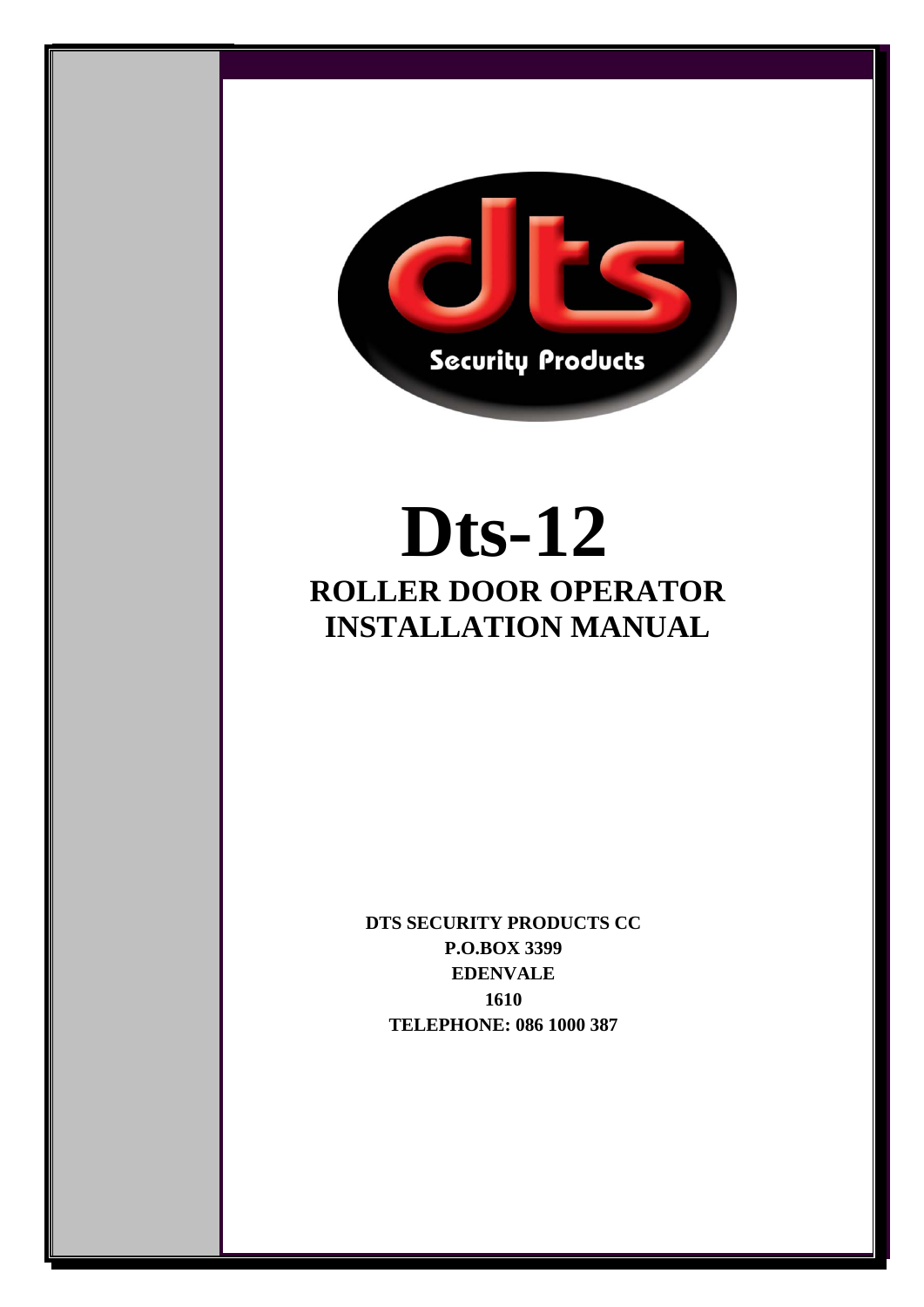# **IMPORTANT ! PLEASE READ THESE INSTRUCTIONS CAREFULLY PRIOR TO INSTALLATION OF THE ROLLER DOOR OPERATOR.**

This automatic opener has been designed to provide years of trouble free use. The opener will perform efficiently only if it is installed and operated correctly.

# **READ THESE IMPORTANT SAFETY RULES FIRST**

Keep garage door balanced. Sticking or binding doors must be repaired. Garage doors, door springs, brackets and their hardware are under extreme tension and can cause serious personal injury. **Do not attempt adjustment.** Call professional garage door installers.

Do not wear rings, watches or loose clothing while installing or servicing a garage door operator.

Installation and wiring must be in compliance with your local building and electrical codes.

**The safety reverse system** test is very important. Your garage door must reverse on a contact with a 5 to 10cm high object on the floor. Failure to properly adjust the operator may result in serious personal injury from a closing garage door. Repeat the test once a month and make any needed adjustments. (See Sensitivity adjustment).

DTS-12 operator has an electronic obstruction system that provides safe and reliable operation. It is however a legal requirement in some countries to also install a Photo-electric sensor across the door way. Please check this requirement with your local distributor.

Do not use the force adjustments to compensate for a binding or sticking garage doors. Excessive force will interfere with the proper operation of the Safety Reverse System or damage the garage door.

This unit should not be installed in a damp or wet space.

Disengage all existing garage door locks to avoid damage to garage door.

Install the lighted door Control Box (or any additional Push Buttons) in a location where the garage door is visible, but out of the reach of children. Do not allow children to operate push button(s) or remote control(s). Serious personal injury from a closing garage door may result from misuse of the operator.

**CAUTION:** Activate operator only when the door is in full view, free of obstructions and operator is properly adjusted. No one should enter or leave the garage while the door is in motion. Do not allow children to play near the door.

Disconnect electric power to the garage door operator before making repairs or removing covers.

**IMPORTANT:** Fix a caution label to the rear of the garage door as a reminder of safe operating procedures.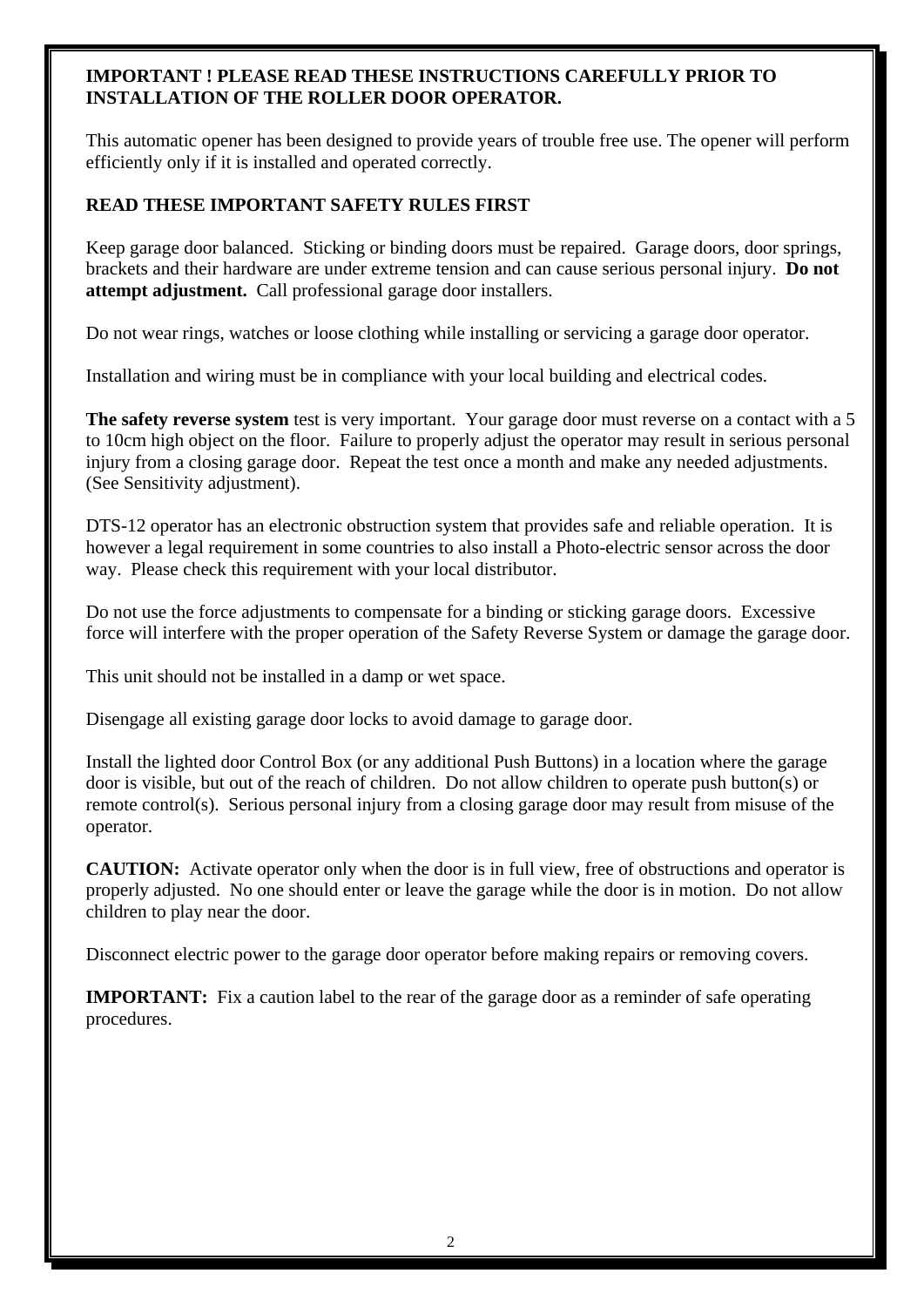#### **Pre-Installation Notes**

#### Door curtain



right hand installation shown (inside looking out) Fig 3

Check that there is sufficient side clearance to fit the operator unit. It may be fitted to either the right or left hand side.

(1)Minimum side clearance: The minimum side clearance between door curtain and the inside edge of mounting bracket is 85mm; The minimum side clearance between door curtain and the outside edge of mounting bracket is 135mm.

(2)Recommended side clearance The recommended side clearance between door curtain and the inside edge of mounting bracket is 110mm; The recommended side clearance between door curtain and the outside edge of mounting bracket is 160mm.



If the operator is being fitted at the same time as the new door installation, read these instructions in conjunction with the roller door installation instructions.

If the operator is being retro-fitted, make sure the door operates smoothly and is properly balanced.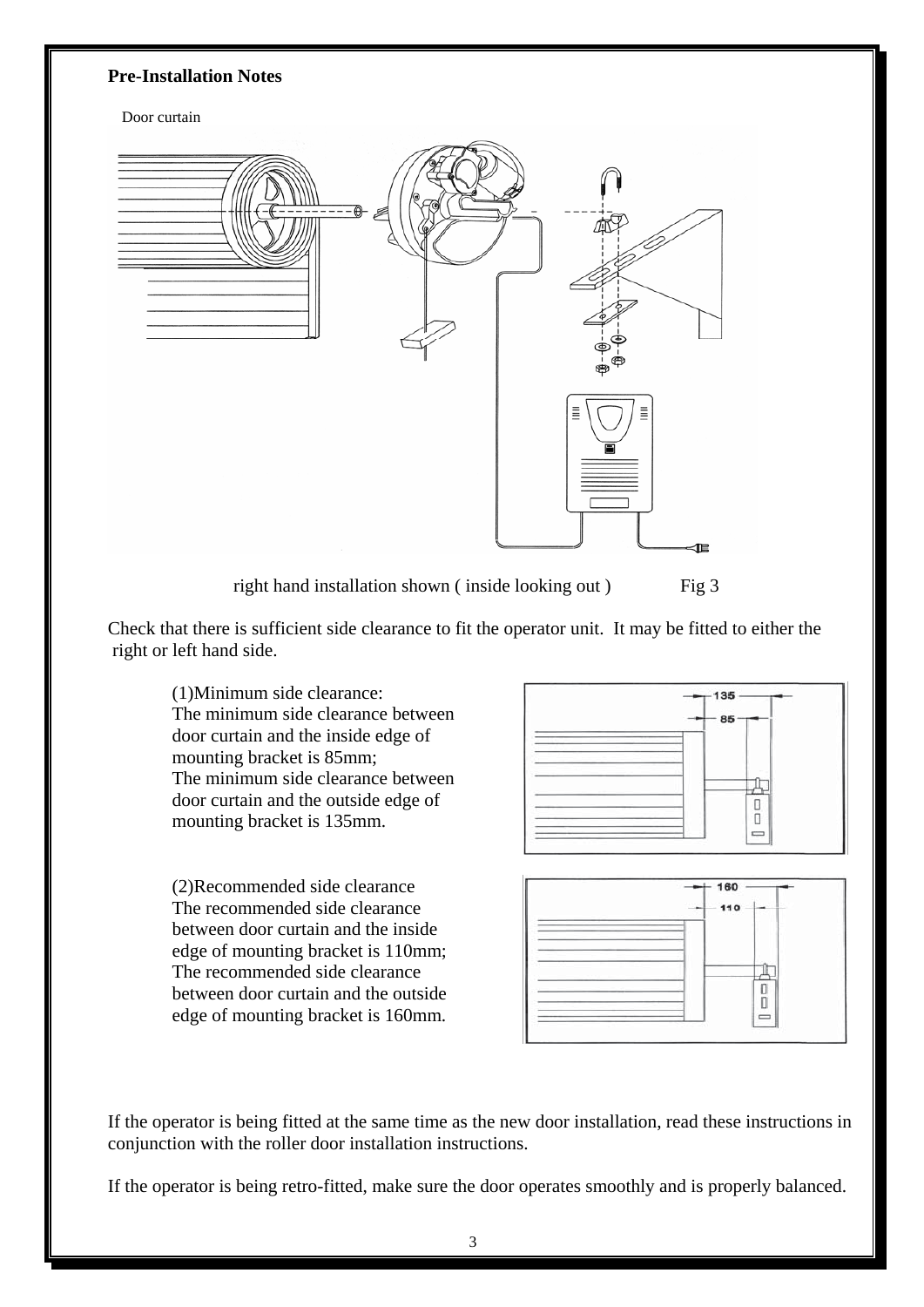# **N.B.: SPECIAL CARE SHOULD BE TAKEN IF RE-TENSIONING OF THE DOOR IS REQUIRED.**

At no stage should you loosen both "U" bolts if door is under tension.

# **IF THERE ARE ANY PROBLEMS PLEASE CONTACT YOUR LOCAL SUPPLIER OF THIS OPERATOR.**

# **INSTALLATION INSTRUCTIONS**

# *Installation on the Krazi door and others where the door drum is more than 135mm from the centre shaft support bracket.*

- 1. Release the engage/disengage lever on the motor so that the motor runs free.
- 2 . On the door support bracket carefully remove the door support hook
- 3. Carefully lift up the door and slide the motor over the centre shaft of the door. (fig.2)
- 4. Put the door back and refit the door support hook
- 5. Close the door so that the motor is visible.
- 6. Move the motor over the centre shaft and hook securely on the drum wheel of the door
- 7. Fit and secure the u-bolt, make sure it is fully tightened. The motor must not move on the shaft.
- 8. Use Tek screws to secure u-bolt bracket to centre shaft of garage door and make sure the motor does not move.

#### *Installation on Wispeco and others where the drum wheel door is less than 135mm from the centre shaft support bracket.*

- 1. Release the engage/disengage lever on the motor so that it runs free.
- 2. Make sure that there is enough space for installing the opener. It is required that the minimum distance from the shaft end to the wall is 135mm.

3. Please check carefully if the u-bolt on the other side of the door locks the centre shaft tightly. If not, carefully tighten it.

4. Move the door up and use a rope to bind the door in the middle . (ref fig 1)

5. Use a prop or ladder to hold up the door at the motor end. Be careful not to scratch the surface of the door (ref to fig.5).

6. Remove the u-bolt carefully.

7. Move the bracket away from the wall. Make sure that the prop can hold the door up safely and securely.

8. Take the motor out of the box, put the motor along the centre shaft into the wheel of the

door. Make sure that the motor hooks securely onto the drum wheel of the door.

9. Re install the bracket, if necessary check position.

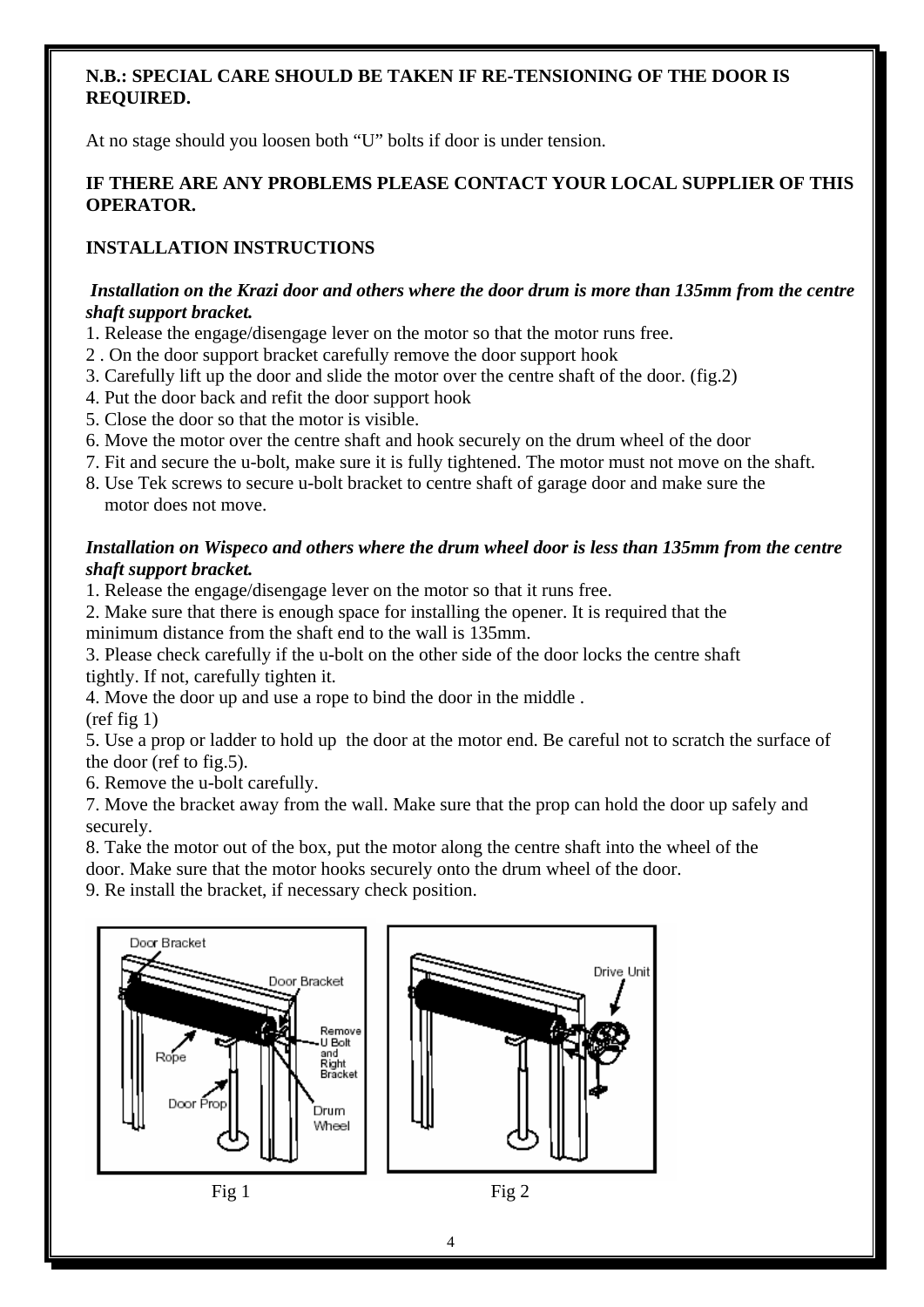# **New Door Installation**



#### **STEP 1**

Whilst the door roll is on the floor, rotate shaft backwards and forwards by hand and then release. This action will allow the roll to centralize itself on the shaft. (New installation only).





# **STEP 2**

Fit anti-coning collar TIGHT TO DRUM at opposite end of curtain to the motor using M8 Dome Head Screw and M8 Nyloc Nut as required. Figure 4.

# **STEP 3**

Slide drive unit onto shaft as shown Figure 5. Ensuring drive lugs engage fully with the narrowest spoke on drum wheel.

# **N.B.: Right-hand installation shown (inside looking out)**

Lift door onto mounting brackets (ensuring curtain roll is correct way round) centralize curtain roll with opening. Refer to door installation instructions. (New installations only).

Ensure motor assembly is fully engaged with drum wheel spokes. Clamp shaft to mounting brackets using "U" Bolts supplied. (Use "U" bolt in opener pack for MOTOR end). See Figure 6.

Disengage the motor drive by pulling the manual release lever downwards. See Figure 6.



Figure 6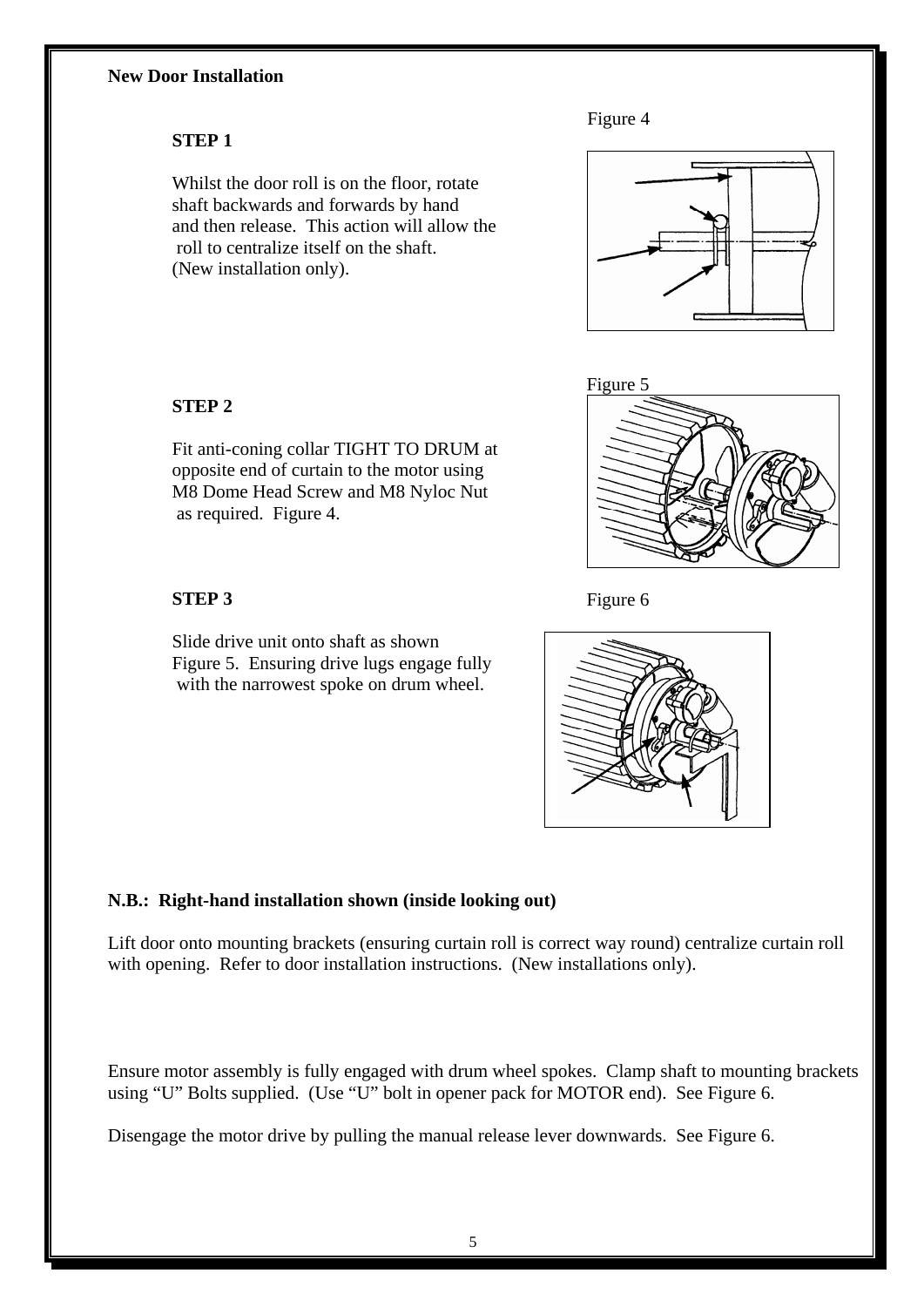Tension door and complete door installation as per Door Installation Instructions. Ensure door is correctly balanced and is not binding or sticking within vertical tracks.

Ensure locking bars (if fitted) are moved to the retracted (unlocked) position and keys removed from the lock.

Mount control Unit approximately 1.6m from the floor out of the reach of children. Use No.  $4x1$ " self-tapping screws and rawlplugs. Ensure aerial is clear of all steel supports and coiled electrical leads. Fit plug from motor unit into bottom of Control Box.

Connect the control unit power cord to an adjacent socket. Ensure that the socket is properly earthed.

# **SETTING TOP AND BOTTOM LIMITS**

# **N.B.: Right Hand Installations only. If left hand, limit switch will be reversed.**

#### **STEP 1**

Remove Limit Switch Cover Plate (See Figure 6) by carefully pressing off with a small screwdriver.

# **STEP 2**

Top limit cam "T" controls open position of door. Bottom limit cam "B" controls closed position of door.

#### **STEP 3**

Slightly loosen the three retaining screws so that the cams can be easily moved. (See Figure 7).



#### **STEP 4**

Ensure that the manual release lever is still in the "disengaged" position, and manually raise the door until it is approx 100mm from the top stop position.

#### **STEP 5**

Rotate cam "T" (in the same direction that it was moving as you were manually raising the door) so that it actuates the top Limit Switch.

#### **STEP 6**

Manually lower the door until it is touching the ground.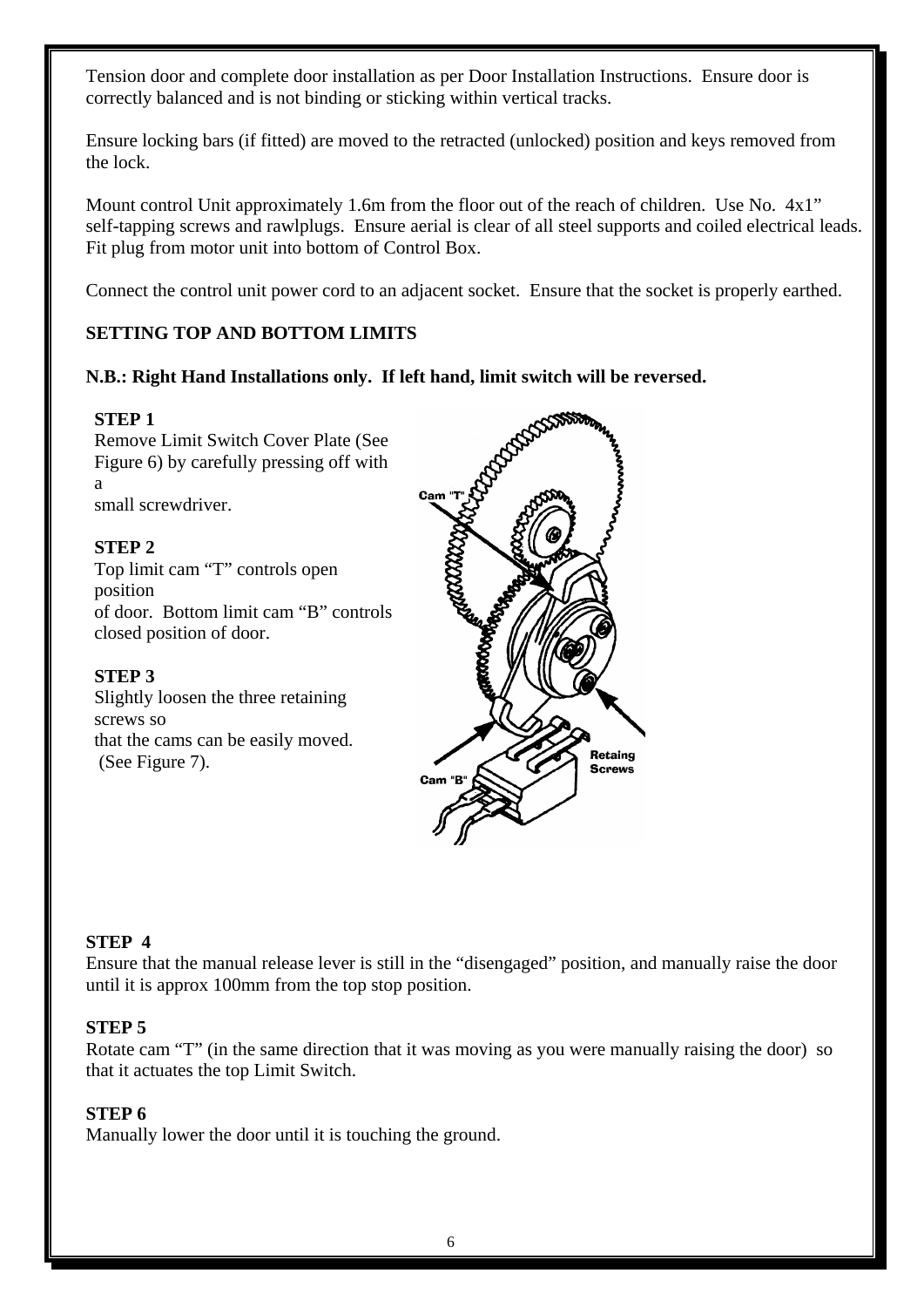# **STEP 7**

Rotate cam "B" (in the same direction that it was moving, as you were manually lowering the door) so that it actuates the bottom Limit Switch.

#### **STEP 8**

Tighten the three retaining screws so that the cams will not move.

#### **STEP 9**

Manually position door to halfway and reengage the motor drive by moving the manual release lever to the "engage" position. N.B.: Door can now only be operated electrically, not manually. If you wish to return to manual operation, ensure power is switched off and move lever to "disengage" position.





# **STEP 10**

Switch on power to the Control Box and operate the door from PUSH button on the Control Box.

**IMPORTANT:** When the door is traveling in the "Up" position, hold bottom rail. The door should overload and stop. If it does not, see that motor direction is correct

You will need to re-adjust the Limit Cams as they will be working in a different direction.

#### **STEP 11**

Press Button on Control Box Front and check closing and stopping position.

#### **STEP 12**

.

If you are achieving the desired stop position, then replace the Limit Switch Cover Plate. If not, then reset the Limit Cams (Steps 2 to 9) after first turning off the mains power.

#### **STEP 13**

Once the limits have been set, fit the additional security screws (if required) with the door in manual mode. With the door fully closed, mark the panel at the first point where the curtain roll touches the drum wheel, on both ends of the curtain (See figure 9).

Raise the door slightly so that the marks can be seen and accessed from inside the garage. Fit the security screws through the bottom of a corrugation and into the plastic flange of the drum wheel, on both ends of the curtain Tighten securely.



- i) Door fully closed
- ii) Door slightly closed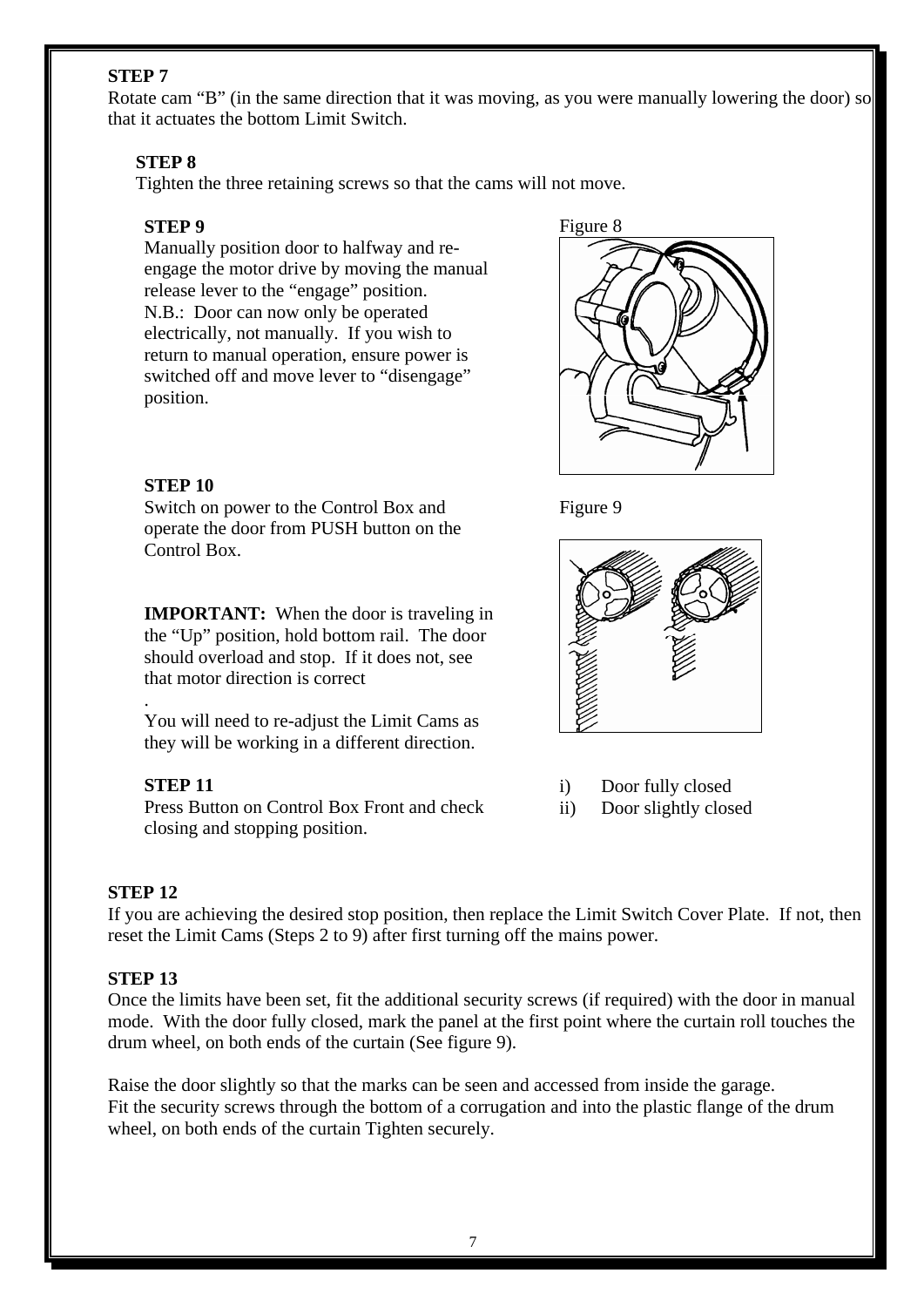# **WARNING! – Do not run door on power through its full travel until the limits are correctly set. Control box set up**

Remove cover on front of control box



# **1. Wiring diagram**

B1, B2(AC24V): transformer output

| M1, M2         | : motor                            |
|----------------|------------------------------------|
| $X5(+5,A)$     | : Manual push button               |
| $X4(-/+24)$    | : infrared beam, X41: signal input |
| <b>LAMP</b>    | : 36V 1.5W light socket            |
| X <sub>3</sub> | : remote control receiver          |

# **2. Remote control button on/off set (for optional key ring transmitter)**

SW2, Dipswitch 1 on "ON" position for transmitter key 1 only.

SW2, Dipswitch 2 on "ON" position for transmitter key 2 only.

SW2, Dipswitch 3 on "ON" position for transmitter key 3 only.

SW2, Dipswitch 4 on "ON" position for transmitter key 4 only.

When multiple SW2 dipswitches on "on" position, corresponding transmitter keys are activated.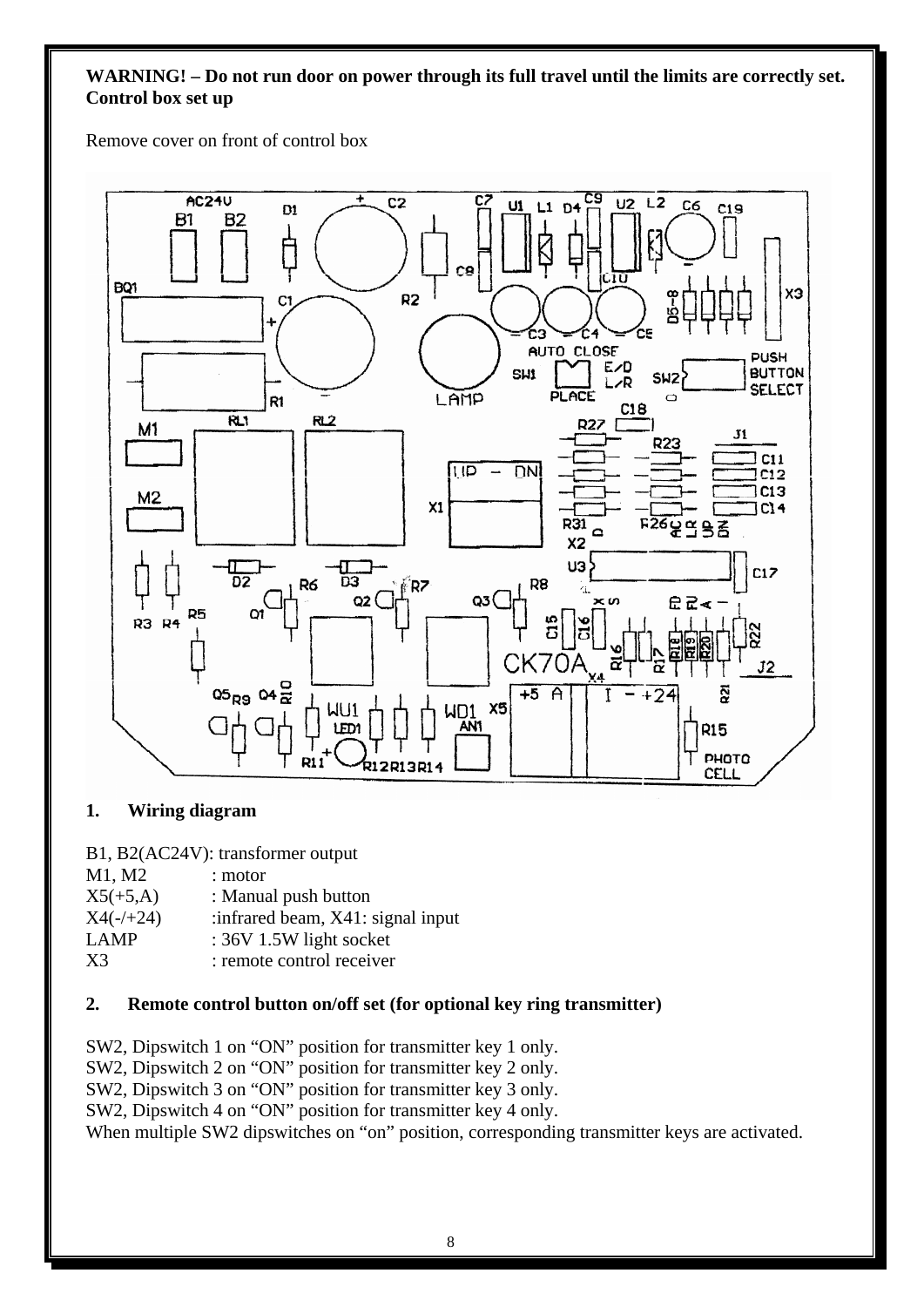#### **3. Auto close option**

SW1, Dipswitch 1 on "ON" position: auto close features on; SW1, Dipswitch 1 on "OFF" position: auto close features off.

# **N.B: mandatory Photo Eye Protection must be used for this option. Contact your local supplier**.

# **4. Right hand and left hand installation swap.**

SW1, Dipswitch 2 on "ON" position is for right hand installation. SW1, Dipswitch 2 on "OFF" position is for left hand installation.

# **4. Sensitivity adjustment**

- 1) Adjust pot WD1 for downward traveling sensitivity, clockwise is for big force and the anticlockwise is for small force.
- 2) Adjust pot WU1 for upward traveling sensitivity, clockwise is for big force and the anticlockwise is for small force.

Whilst the door is traveling turn the obstruction sensitivity pot slowly until an overload condition occurs i.e. door going up stops before reaching the set top limit or door going down auto reverses before reaching set bottom limit. Cycle the door a few times ensuring an overloading condition is not registered during normal operation.

# **5. Battery Backup (Optional)**

Plugs into SP+ / SP-.

# **PROGRAMMING TRANSMITTERS TO NEW CONTROL BOX**

Press and release the white (or black) learning button on the receiver, learn LED indicator will light and go out, then press the transmitter which will operate the door, the transmitter is now programmed.

For multiple handsets code them the same as above mentioned.

# **To delete all codes**

Press and hold the learning button on the receiver for 15 seconds until the LED indicator goes out, all transmitter codes held in the memory have been erased.

#### **N.B.: If a transmitter is lost or stolen please erase the memory and re-learn any spare or new transmitters.**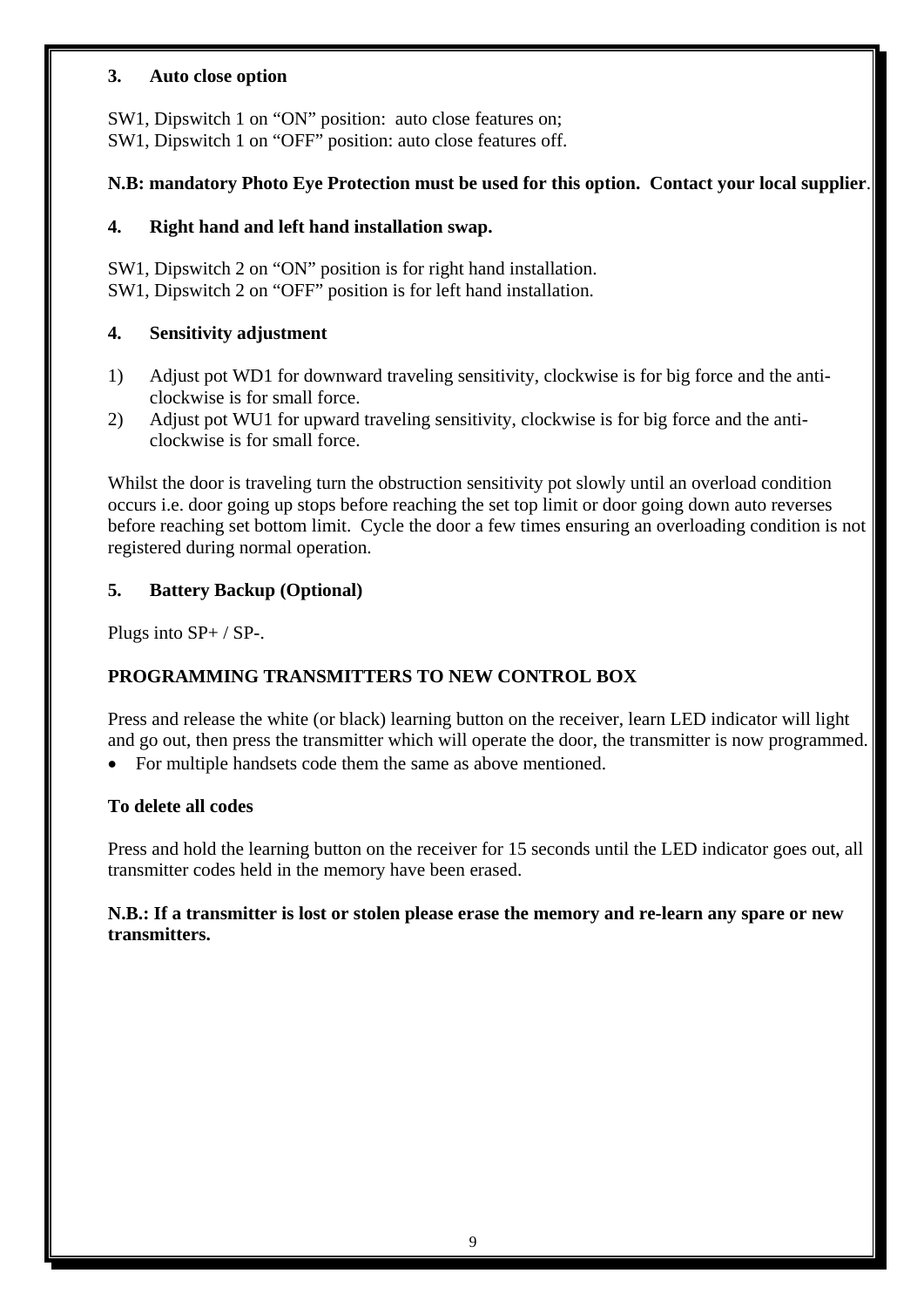# **OWNER'S MANUAL**

# **DOOR OPERATION**

A roller door equipped with a roller door operator may be operated by any of the following two methods:

By using the hand held Transmitter;

By depressing the push button on the control box. (mounted on the wall)

#### **WARNING!**

Ensure that the Centre Lift Lock is not engaged when the Drive Unit is in the automatic position.

#### **Manual Operation**

In the case of a power failure, the drive unit has an easily accessible manual release lever, the door could be opened manually.

#### **Obstruction Detection**

During an open cycle if an obstruction is detected the door will stop. During a closing cycle if an obstruction is detected the door will reverse to the open position. The sensitivity or the amount force required to cause an obstruction detection is fully adjustable.

#### **Courtesy Light**

An internal courtesy light is housed within the control box enclosure. This is activated during an open or close cycle and will stay illuminated for approximately 60 seconds.

#### **Automatic Closing.**

If autoclose is selected. The door will close after 60 seconds Please do not use this function without installing Photo-beam.

#### **Photo-electric sensor**

The operator includes an interface for the connection of a photo-beam sensor. The Photo-beam sensor can be supplied as an accessory option.

# **OPERATING CONTROLS**

- 1) Control Box Push Button Pressing this button will open, close or stop the door.
- 2) Hand transmitter Each button is programmed to have three functions to open, close and stop the door.

\*Key Ring Handset (optional)

The hand transmitter is manufactured using the latest surface mount technology and incorporates 4 functional buttons. This enables the user to remotely control up to 4 separate operators from the one handset.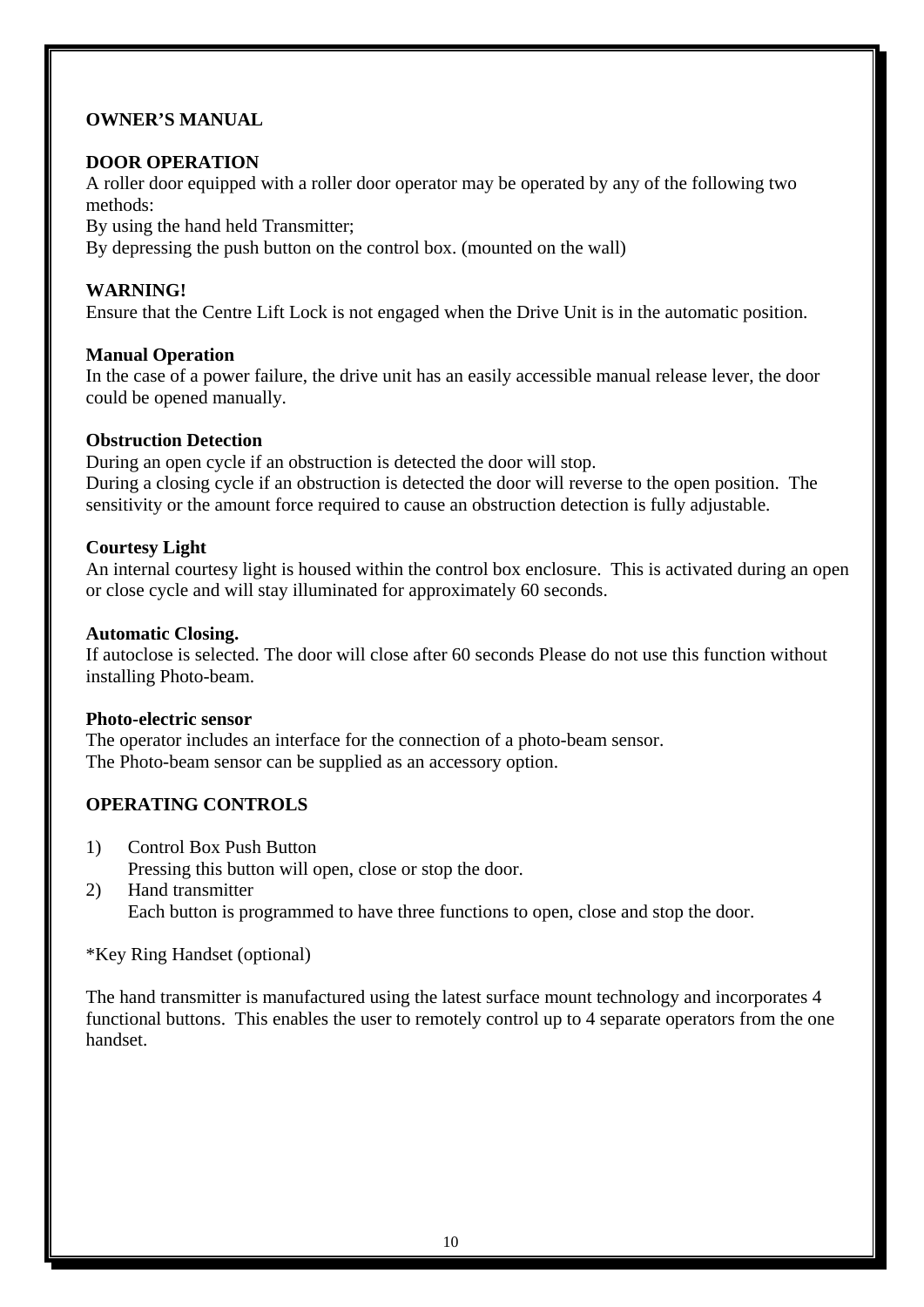# **FAULT FINDING**

#### **DOOR WILL NOT OPERATE FROM**

#### **A) Control Box**

- Check power is on to Control Unit (Red L.E.D. illuminated).
- IF NOT, check mains plug and fuse.
- Plug fully engaged on top of Control Box.
- Motor wiring connections properly engaged.
- Manual release lever in "engaged" position.
- Limit Switch cams correctly set i.e. upper Limit Switch for fully open position, lower limit switch for fully closed position.
- Move door manually to half-closed position and try again.
- Try operation with Hand Transmitter.

#### **B) On hand Transmitter**

- Check door operates correctly using the Push Button on Power Head to prove system is okay.
- Try recoding Transmitter.
- Check battery in Transmitter is correctly fitted. L.E.D. should illuminate.
- Try new battery.
- Move aerial manually and try in different orientations, keeping it away from steel structures and electrical cables.

#### **DOOR OPERATES BUT FAILS TO FULLY OPEN OR REVERSES BEFORE CLOSING.**

- Check manual operation for correct balance, not binding. Adjust if necessary.
- Spray silicone lubricant into tracks, Do not grease.
- Check/adjust safety sensitivity setting.
- Check Limits.

# **BANGS HARD ON TRACK STOPS WHEN FULLY OPEN**

- Check top Limit Switch setting.
- Adjust if necessary.

# **BANGS HARD ON GROUND AND REVERSES WHEN FULLY SHUT**

- Check bottom Limit Switch setting.
- Adjust if necessary.

#### **DOOR FAILS TO TRAVEL DOWN FROM OPEN POSITION – MOTOR RUNS AND ROLLER DOOR BALOONS**

- Check door curtain has smooth line of entry into tracks, as near vertical as possible.
- Check door tension is not too great, reduce spring tension if necessary. If the above does not cure the problem, then the door may require a weight bar to be fitted.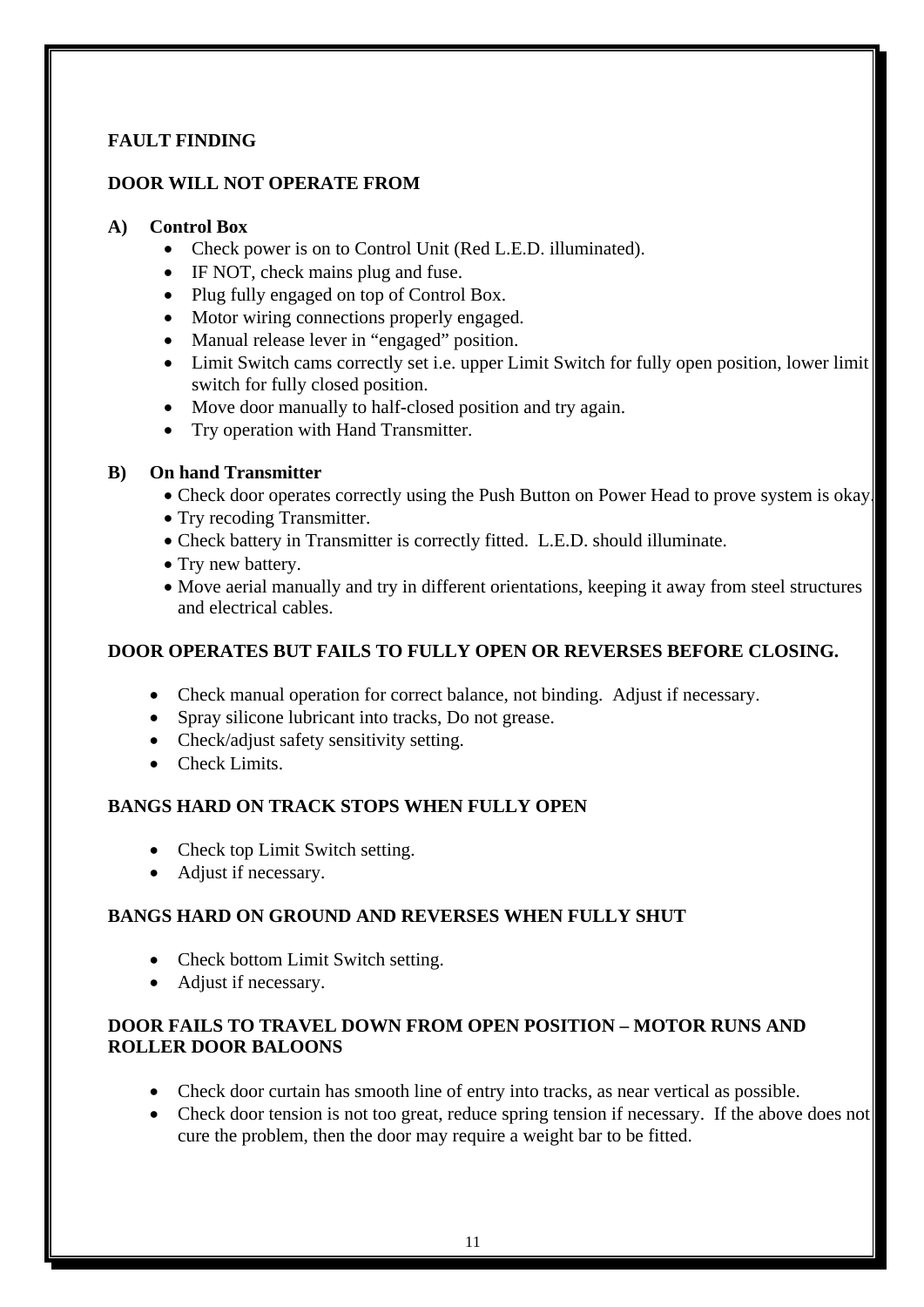#### **SHORT RANGE REMOTE CONTROL**

- Remote Control should give minimum of 6m range.
- Check battery is correctly fitted in Transmitter.
- Try new battery.
- Move aerial and try in different orientations, keeping away from steel structures and electrical cables.

# **DOOR OPERATES BUT FAILS TO FULLY OPEN BUT REVERSES TO CLOSED POSITION.**

- Change Motor Wire (Spade Connectors)
- Reset Limits.
- Re-adjust Sensitivity Adjustment.

# **POWER FAILURE**

#### **To disengage / engage**

Pull manual release lever downwards. (refer fig3)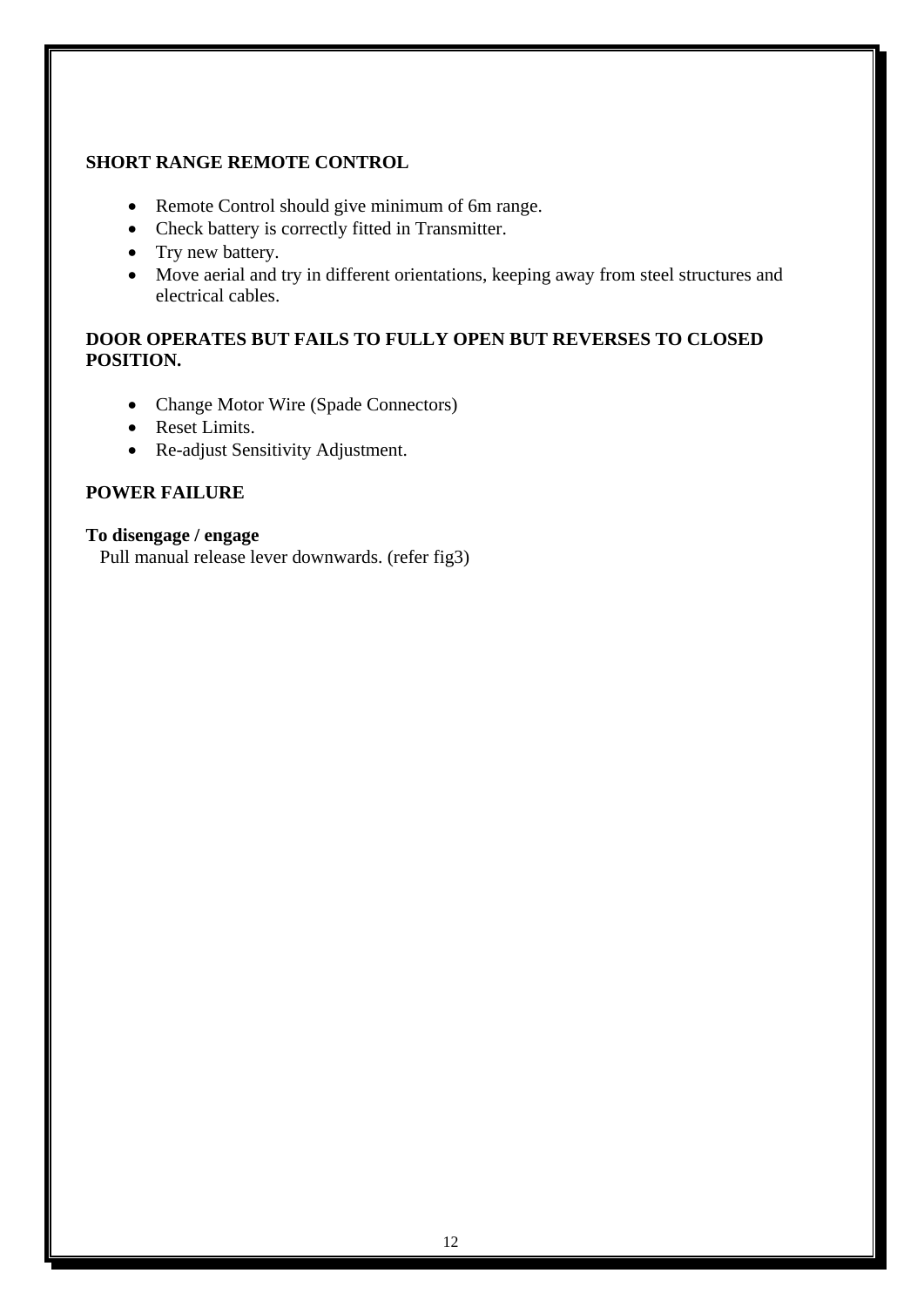**Technical Specifications** 

| <b>INPUT VOLTAGE:</b>        | 220VAC+-10% 50 Hz<br>(110VAC 60Hz or 127VAC 60Hz available on request)<br>Single Phase                   |                                                                                                                   |
|------------------------------|----------------------------------------------------------------------------------------------------------|-------------------------------------------------------------------------------------------------------------------|
| <b>TRANSFORMER SPEC:</b>     | <b>Primary Voltage</b><br><b>Secondary Voltage</b>                                                       | $220VAC + -10\%$<br><b>24 VAC</b>                                                                                 |
| <b>WORKING CIRCUMSTANCE:</b> | TEMPERATURE:<br><b>RELATIVE HUMIDITY: &lt; 90%</b>                                                       | $-20 C - 70 C$                                                                                                    |
| <b>MOTOR SPEC:</b>           | Motor Type<br>Voltage                                                                                    | Permanent Magnet D.C. Motor<br>24V DC                                                                             |
| <b>CONTROL BOARD SPEC:</b>   | <b>Control Board Voltage</b><br><b>Light Glove Voltage</b><br>Receiver specification<br>(built in)       | 24V DC / 5V DC<br>36V 1.5W<br>Receiver type FSK AM<br>RF Frequency 433MHz/315MHz<br>Control distance 50m max.     |
| <b>TRANSMITTER SPEC:</b>     | <b>Carrier Frequency</b><br><b>Current Consumption</b><br><b>Battery Voltage</b><br><b>Coding Format</b> | 433 MHz / 315 MHz<br>50 mA (approx)<br>12 Volts A23 battery<br><b>Rolling Code</b><br>(7.38x10 Code Combinations) |

# ACCESSORY OPTIONS

Additional remote control transmitter Infrared beam Additional safety feature Manual release lock External receiver.